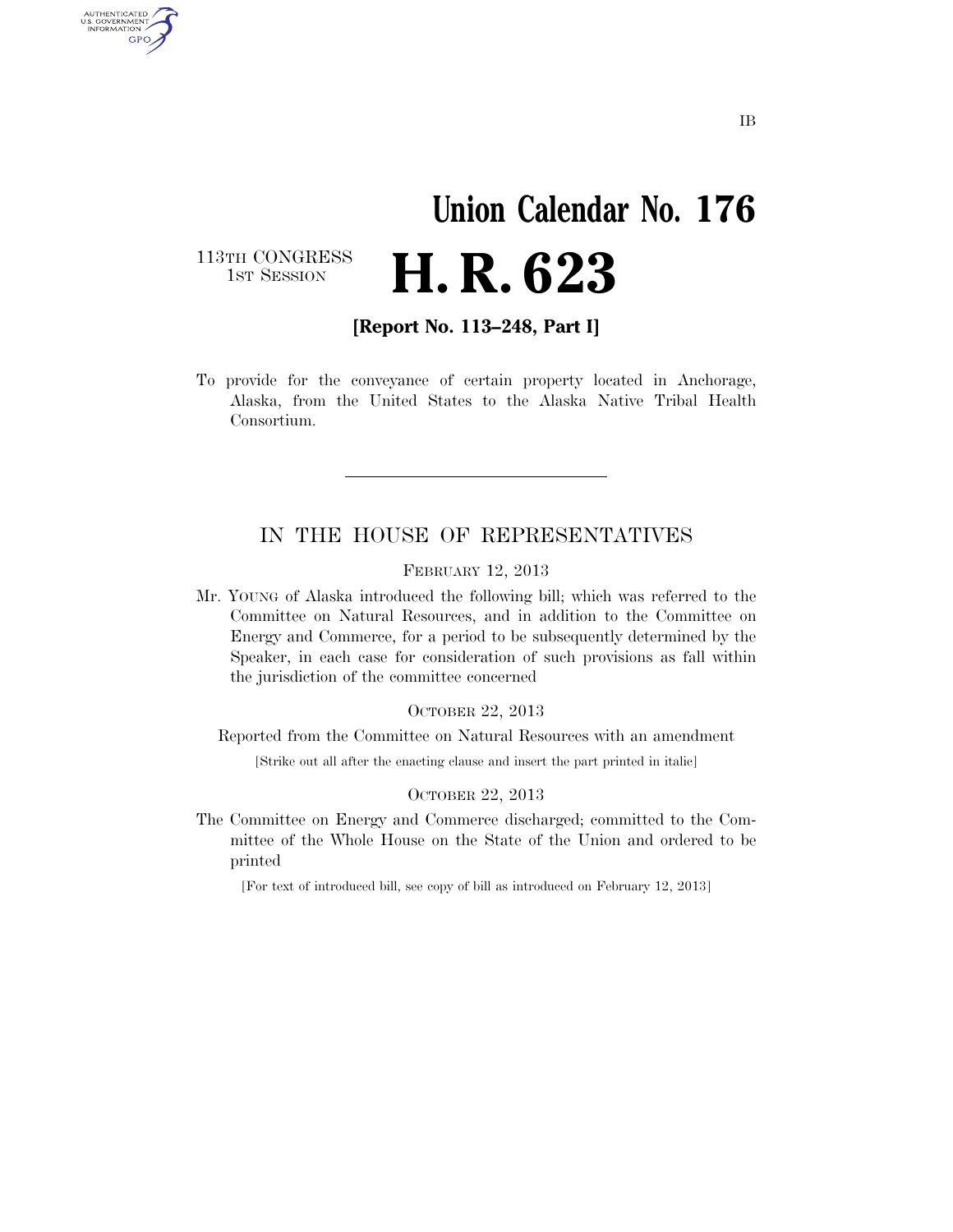### **A BILL**

2

To provide for the conveyance of certain property located in Anchorage, Alaska, from the United States to the Alaska Native Tribal Health Consortium.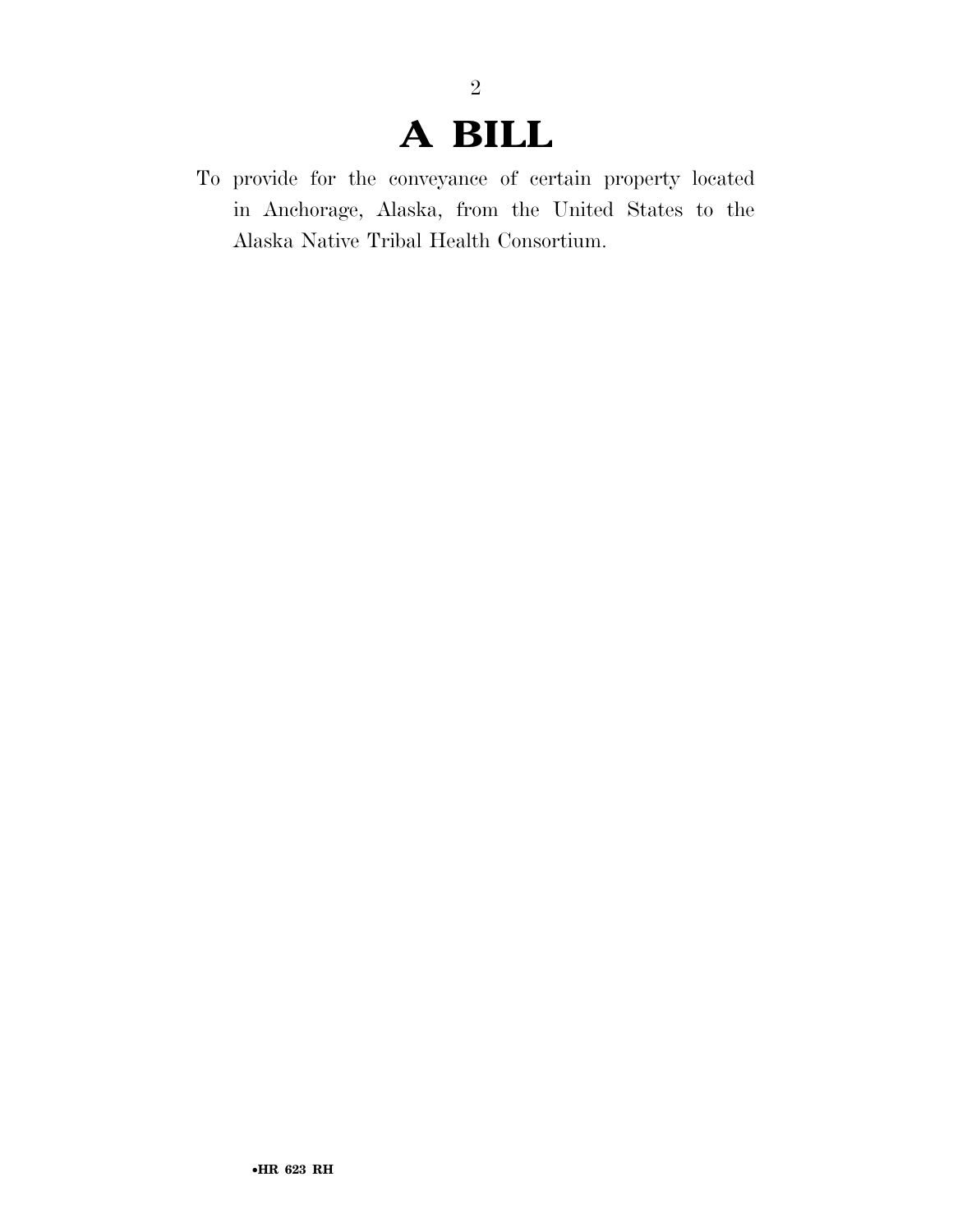*Be it enacted by the Senate and House of Representa- tives of the United States of America in Congress assembled, SECTION 1. SHORT TITLE. This Act may be cited as the ''Alaska Native Tribal Health Consortium Land Transfer Act''. SEC. 2. CONVEYANCE OF PROPERTY. (a) DEFINITIONS.—In this section: (1) ANTHC.—The term ''ANTHC'' means the Alaska Native Tribal Health Consortium. (2) PROPERTY.—The term ''property'' means the property described in subsection (d). (3) SECRETARY.—The term ''Secretary'' means the Secretary of Health and Human Services. (b) CONVEYANCE.—As soon as practicable after the date of enactment of this Act, but not later than 90 days after that date, the Secretary shall convey to ANTHC all right, title, and interest of the United States in and to the property for use in connection with health and related pro- grams. The Secretary's conveyance of title by warranty deed under this section shall, on its effective date, supersede and render of no future effect any quitclaim deed to the property described in subsection (d) executed by the Secretary and ANTHC.* 

 *(c) CONDITIONS.—The conveyance of the property under this Act—*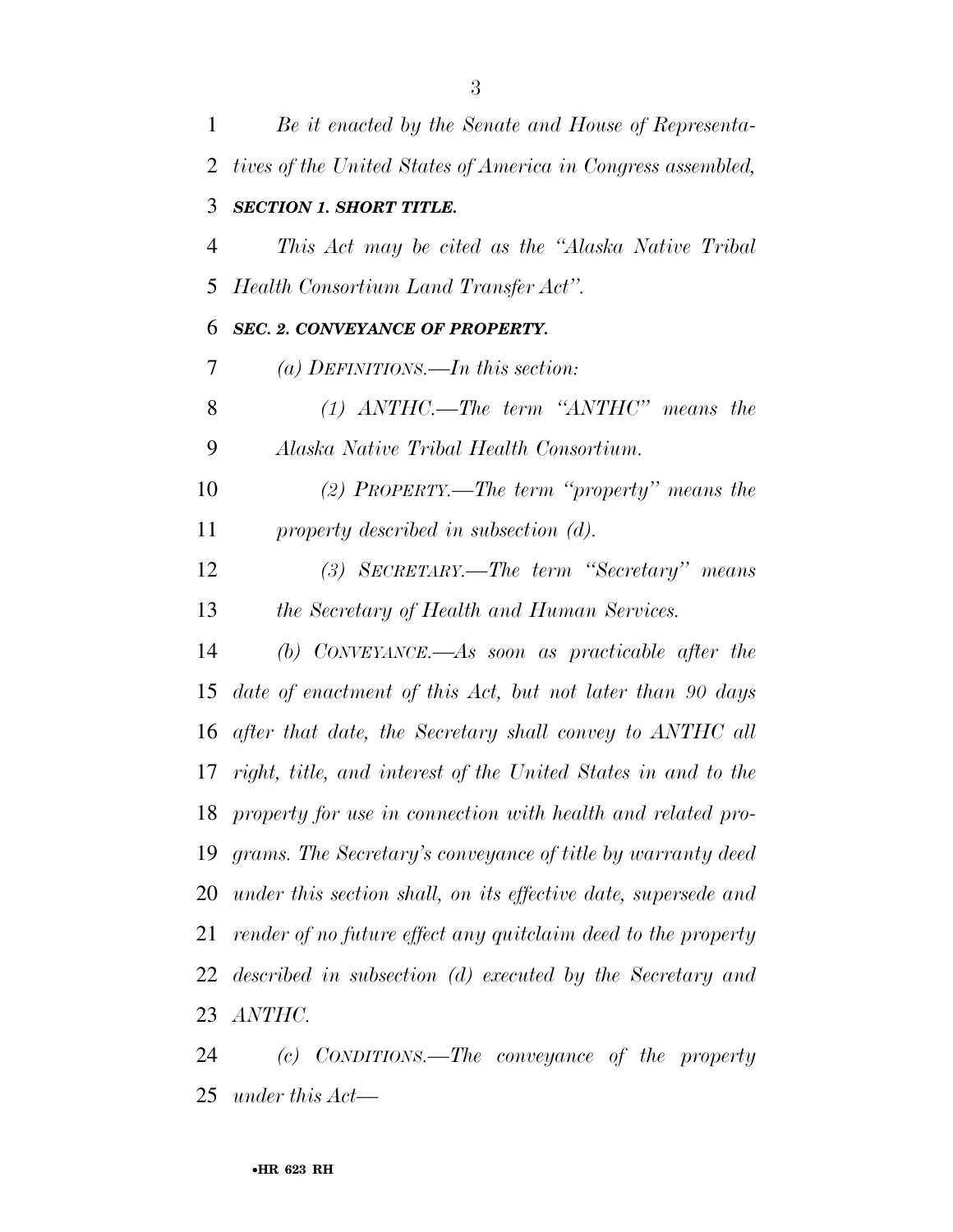*(1) shall be made by warranty deed; (2) shall not require any consideration from ANTHC for the property; (3) shall not impose any obligation, term, or condition on ANTHC; and (4) shall not allow for any reversionary interest of the United States in the property. (d) DESCRIPTION OF PROPERTY.—The property (in- cluding all improvements thereon and appurtenances there- to) to be conveyed under this Act is described as follows: Tract A-3A, Tudor Centre, according to plat no. 2013-43, recorded on June 20, 2013 in Anchorage recording district, Alaska. (e) ENVIRONMENTAL LIABILITY.— (1) IN GENERAL.—Notwithstanding any other provision of Federal law, ANTHC shall not be liable for any soil, surface water, groundwater, or other con- tamination resulting from the disposal, release, or presence of any environmental contamination, includ- ing any oil or petroleum product, any hazardous sub- stance, hazardous material, hazardous waste, pollut- ant, toxic substance, solid waste, or any other envi- ronmental contamination or hazard as defined in any Federal or State law, on the property on or before the*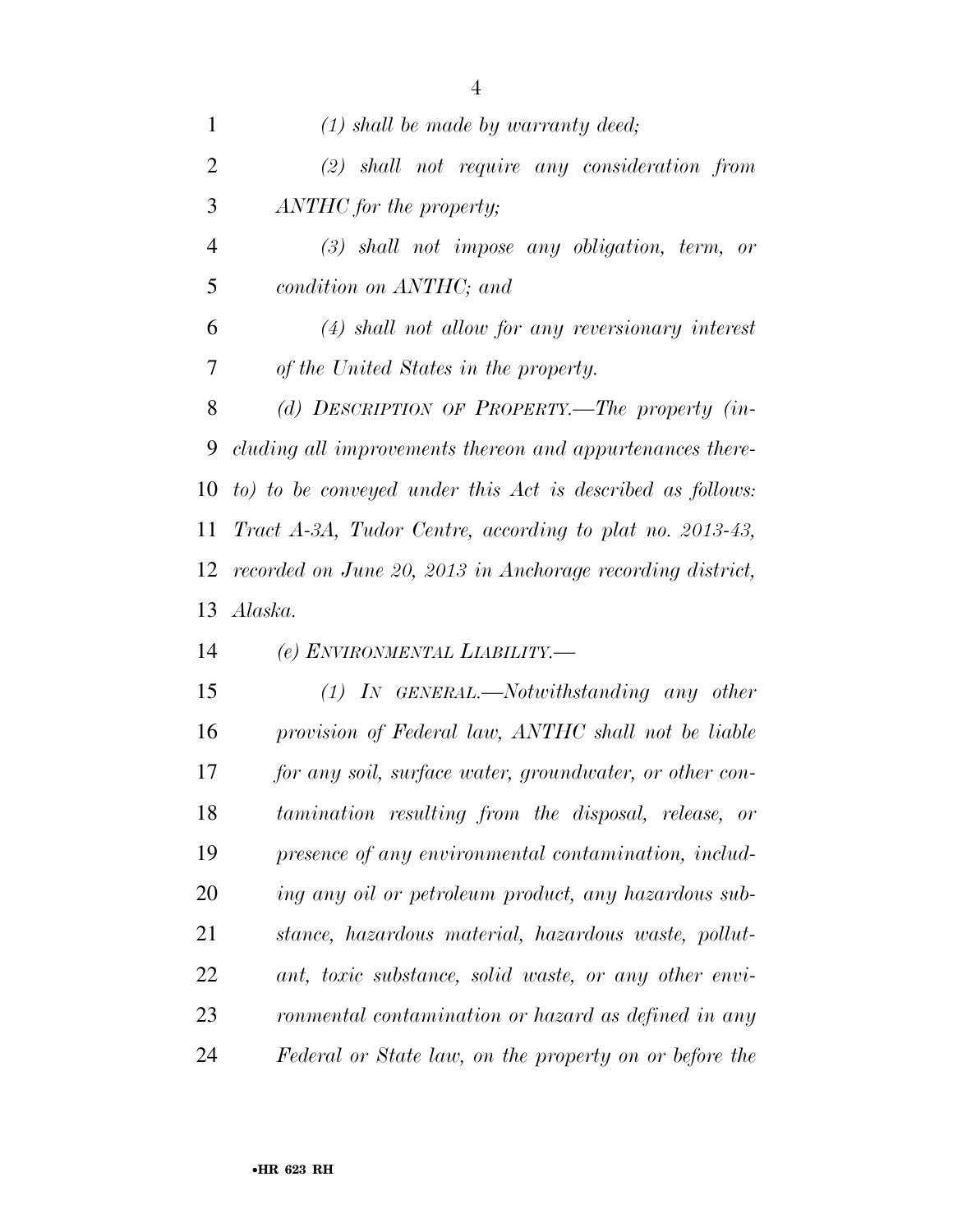| $\mathbf{1}$   | date on which the property was conveyed by quit-      |
|----------------|-------------------------------------------------------|
| 2              | claim deed.                                           |
| 3              | (2) EASEMENT.—The Secretary shall be accorded         |
| $\overline{4}$ | any easement or access to the property as may be rea- |
| 5              | sonably necessary to satisfy any retained obligation  |
| 6              | or liability of the Secretary.                        |

| 7  | (3) NOTICE OF HAZARDOUS SUBSTANCE ACTIVITY             |
|----|--------------------------------------------------------|
| 8  | $AND$ WARRANTY.—In carrying out this Act, the Sec-     |
| 9  | retary shall comply with subparagraphs $(A)$ and $(B)$ |
| 10 | of section $120(h)(3)$ of the Comprehensive Environ-   |
| 11 | mental Response, Compensation, and Liability Act of    |
| 12 | 1980 (42 U.S.C. 9620(h)(3)).                           |